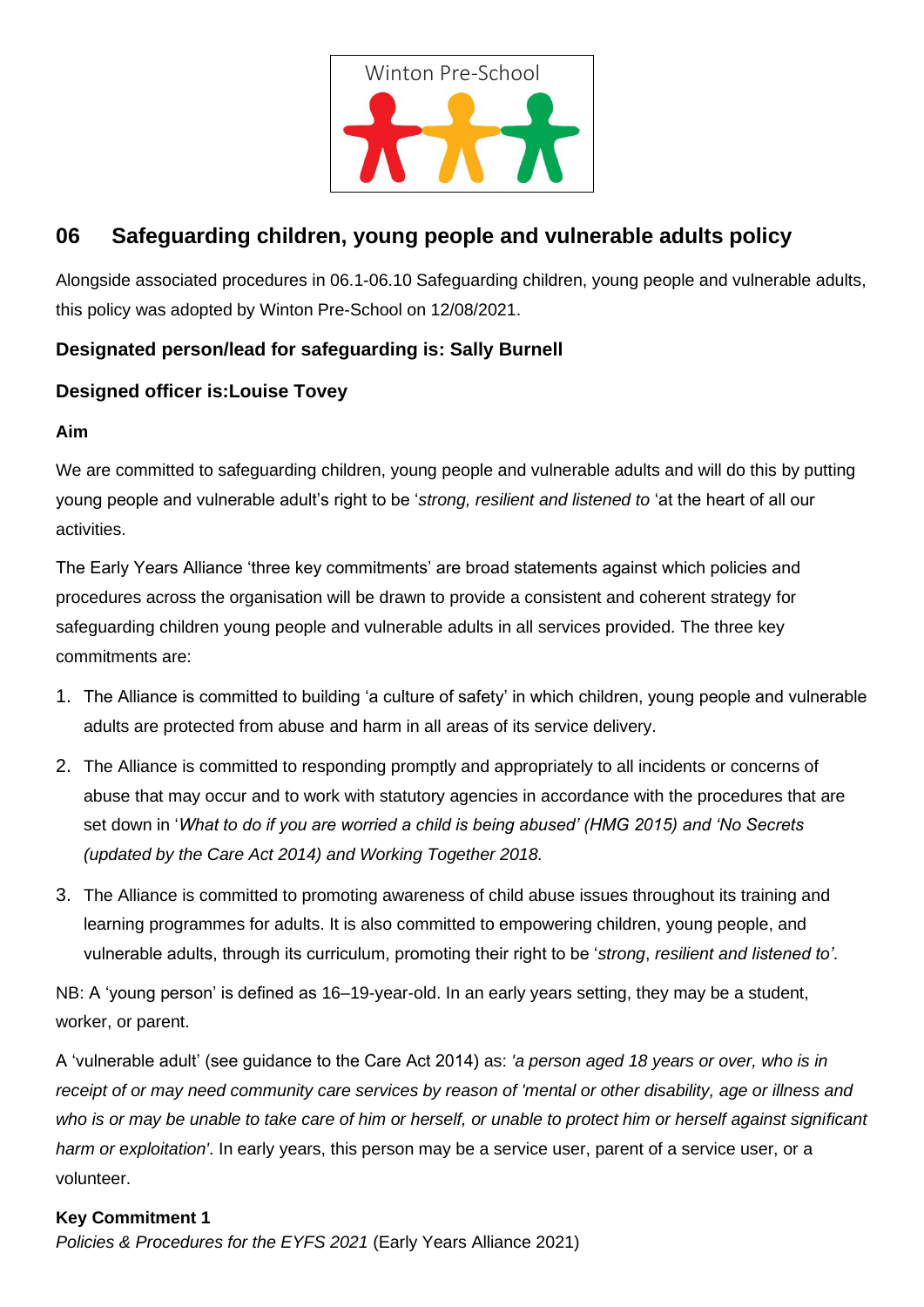

- We have a 'designated person', sometimes known as the designated lead for safeguarding, who is responsible for carrying out child, young person, or adult protection procedures. *(It is recommended that this person is the setting manager.)*
- There designated person reports to a 'designated officer' responsible for overseeing all child, young person or adult protection matters. *(It is usually the person who line manages the manager)*
- The 'designated person' and the 'designated officer' ensure they have links with statutory and voluntary organisations regarding safeguarding children.
- The 'designated person' and the 'designated officer' ensure they have received appropriate training on child protection matters and that all staff are adequately informed and/or trained to recognise possible child abuse in the categories of physical, emotional and sexual abuse and neglect.
- The 'designated person' and the 'designated officer' ensure all staff are aware of the additional vulnerabilities that affect children that arise from inequalities of race, gender, disability, language, religion, sexual orientation or culture and that these receive full consideration in child, young person or adult protection related matters.
- The 'designated person' and the 'designated officer' ensure that staff are aware and receive training in social factors affecting children's vulnerability including
	- social exclusion
	- domestic violence and controlling or coercive behaviour
	- mental Illness
	- drug and alcohol abuse (substance misuse)
	- parental learning disability
	- radicalisation
- The 'designated person' and the 'designated officer' ensure that staff are aware and receive training in other ways that children may suffer significant harm and stay up to date with relevant contextual safeguarding matters:
	- abuse of disabled children
	- fabricated or induced illness
	- child abuse linked to spirit possession
	- sexually exploited children

*Policies & Procedures for the EYFS 2021* (Early Years Alliance 2021)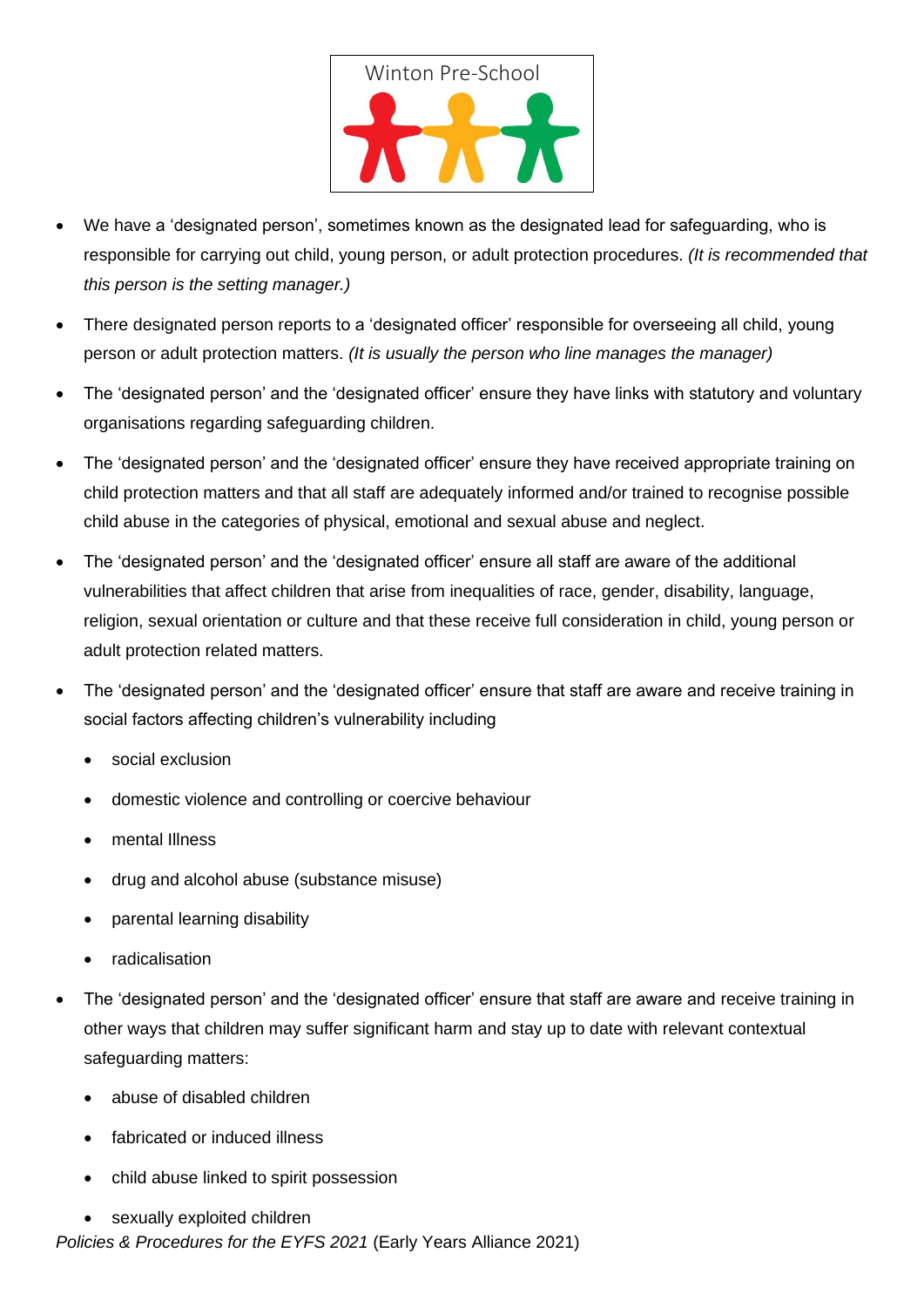

- children who are trafficked and/or exploited
- female genital mutilation
- extra-familial abuse and threats
- children involved in violent offending, with gangs and county lines.
- The 'designated person' and the 'designated officer' ensure they are adequately informed in vulnerable adult protection matters.

#### **Key Commitment 2**

- There are procedures in place to prevent known abusers from coming into the organisation as employees or volunteers at any level.
- Safeguarding is the responsibility of every person undertaking the work of the organisation in any capacity.
- There are procedures for dealing with allegations of abuse against a member of staff, or any other person undertaking work whether paid or unpaid for the organisation, where there is an allegation of abuse or harm of a child. Procedures differentiate clearly between an allegation, a concern about quality of care or practice and complaints.
- There are procedures in place for reporting possible abuse of children or a young person in the setting.
- There are procedures in place for reporting safeguarding concerns where a child may meet the s17 definition of a child in need (Children Act 1989) and/or where a child may be at risk of significant harm, and to enable staff to make decisions about appropriate referrals using local published threshold documents.
- There are procedures in place to ensure staff recognise children and families who may benefit from early help and can respond appropriately using local early help processes and Designated persons should ensure all staff understand how to identify and respond to families who may need early help.
- There are procedures in place for reporting possible abuse of a vulnerable adult in the setting.
- There are procedures in place in relation to escalating concerns and professional challenge.
- There are procedures in place for working in partnership with agencies involving a child, or young person or vulnerable adult, for whom there is a protection plan in place. These procedures also take account of working with families with a 'child in need' and with families in need of early help, who are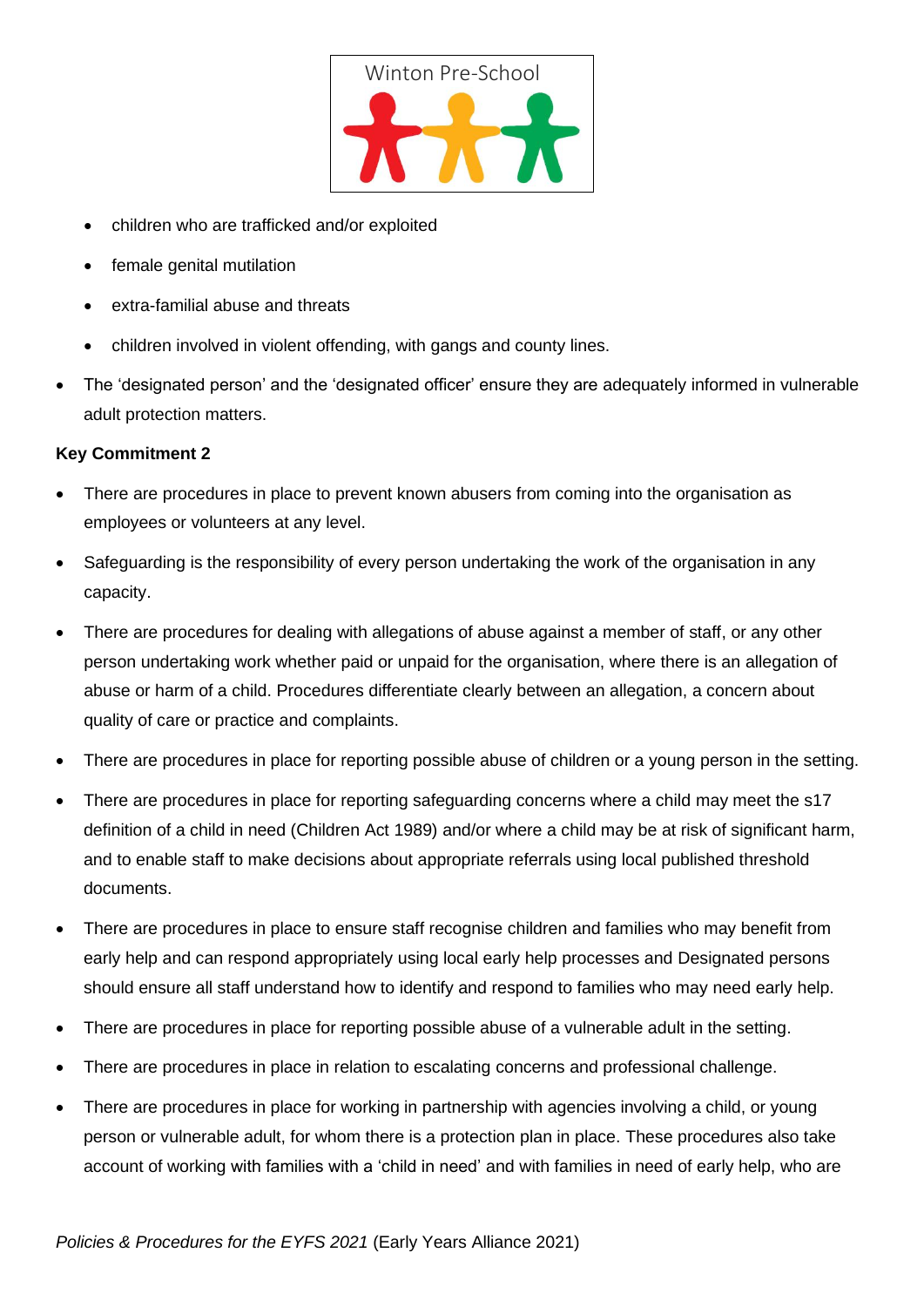

affected by issues of vulnerability such as social exclusion, radicalisation, domestic violence, mental illness, substance misuse and parental learning disability.

- These procedures take account of diversity and inclusion issues to promote equal treatment of children and their families and that take account of factors that affect children that arise from inequalities of race, gender, disability, language, religion, sexual orientation, or culture.
- There are procedures in place for record keeping, confidentiality and information sharing, which are in line with data protection requirements.
- We follow government and LSCB guidance in relation to extremism.
- The procedures of the Local Safeguarding Partners must be followed.

#### **Key Commitment 3**

- All staff receive adequate training in child protection matters and have access to the setting's policy and procedures for reporting concerns of possible abuse and the safeguarding procedures of the Local Safeguarding Partners.
- All staff have adequate information on issues affecting vulnerability in families such as social exclusion, domestic violence, mental illness, substance misuse and parental learning disability, together with training that takes account of factors that affect children that arise from inequalities of race, gender, disability, language, religion, sexual orientation, or culture.
- We use available curriculum materials for young children, taking account of information in the Early Years Foundation Stage, that enable children to be *strong, resilient,* and *listened to.*
- All services seek to build the emotional and social skills of children and young people who are service users in an age-appropriate way, including increasing their understanding of how to stay safe.
- We adhere to the EYFS Safeguarding and Welfare requirements.

### **Legal references**

*Primary legislation* Children Act 1989 – s 47 Protection of Children Act 1999 Care Act 2014 Children Act 2004 s11

*Policies & Procedures for the EYFS 2021* (Early Years Alliance 2021)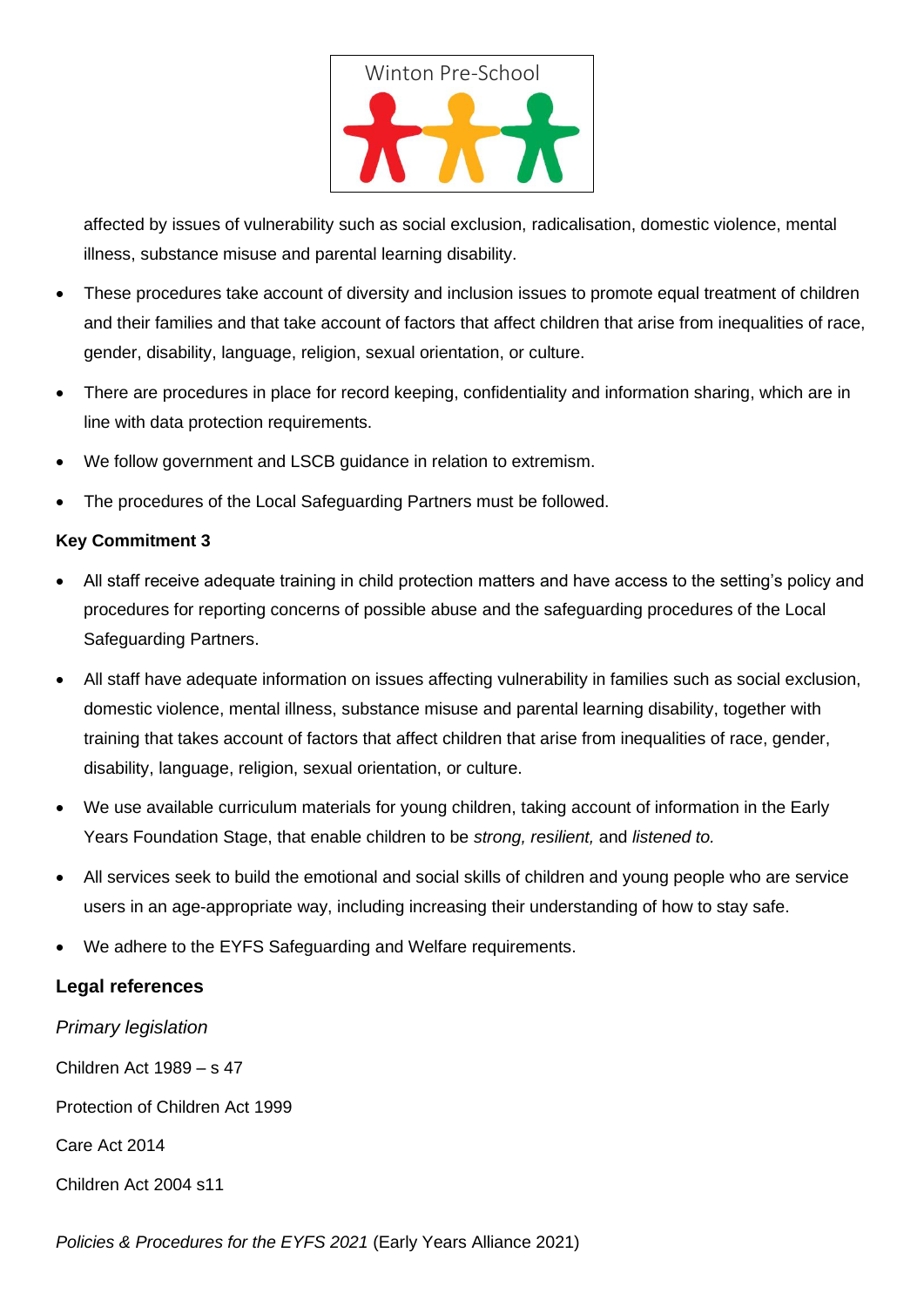

- Children and Social Work Act 2017
- Safeguarding Vulnerable Groups Act 2006
- Counter-Terrorism and Security Act 2015
- General Data Protection Regulation 2018
- Data Protection Act 2018
- Modern Slavery Act 2015
- Sexual Offences Act 2003
- Serious Crime Act 2015
- Criminal Justice and Court Services Act (2000)
- Human Rights Act (1998)
- Equalities Act (2006)
- Equalities Act (2010)
- Disability Discrimination Act (1995)
- Data Protection Act (2018)
- Freedom of Information Act (2000)

#### **Further Guidance**

Working Together to Safeguard Children (HMG 2018)

Statutory Framework for the Early Years Foundation Stage 2021

What to Do if You're Worried a Child is Being Abused (HMG 2015)

Prevent duty guidance for England and Wales: guidance for specified authorities in England and Wales on the duty of schools and other providers in the Counter-Terrorism and Security Act 2015 to have due regard to the need to prevent people from being drawn into terrorism' (HMG 2015)

Keeping Children Safe in Education 2018

Education Inspection Framework (Ofsted 2019)

The framework for the assessment of children in need and their families (DoH 2000)

The Common Assessment Framework (2006)

*Policies & Procedures for the EYFS 2021* (Early Years Alliance 2021) Statutory guidance on inter-agency working to safeguard and promote the welfare of children (DfE 2015)